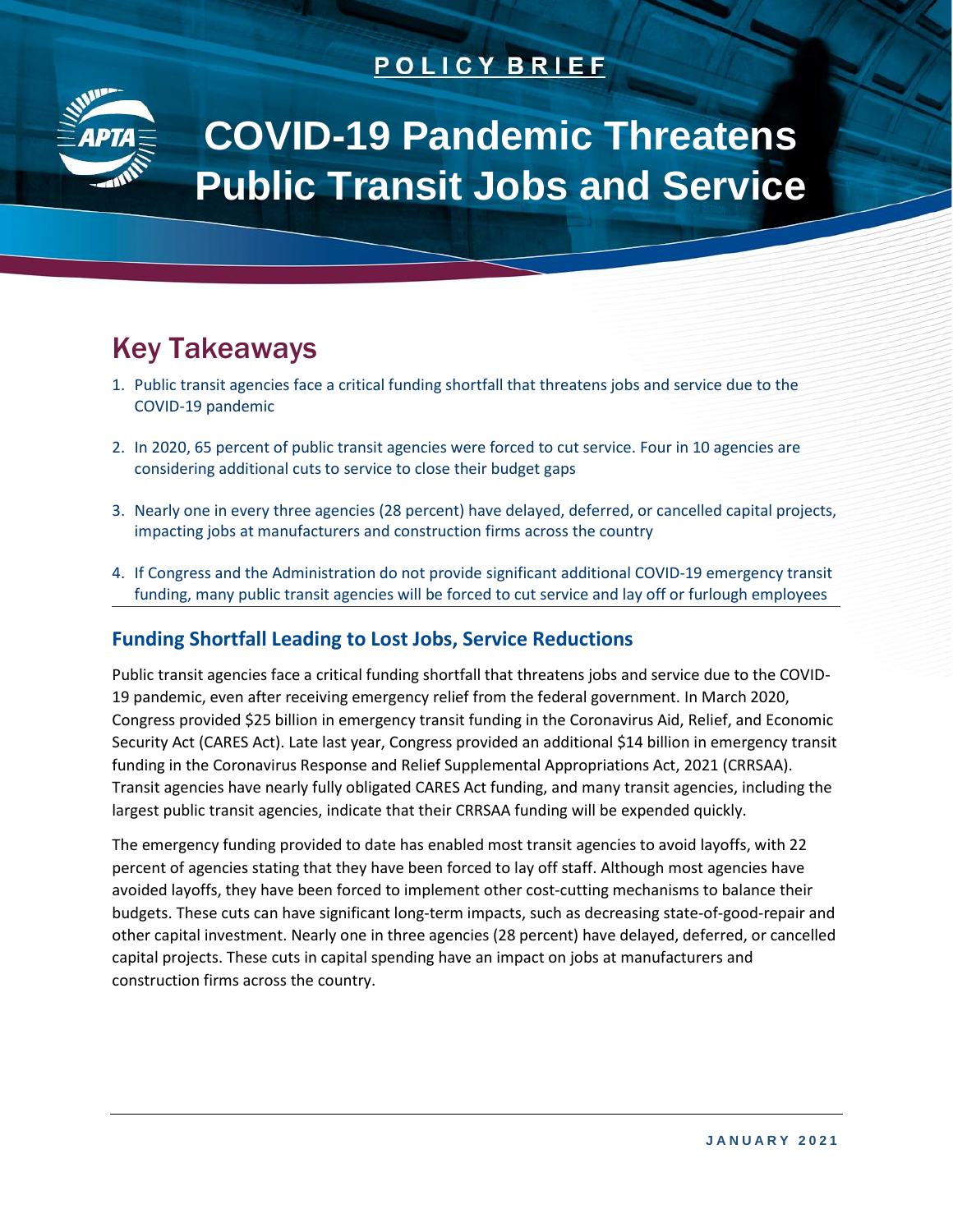

Nearly two-thirds of agencies (65 percent) have cut service, although some of these service cuts were later reversed.

### **Agencies Considering Service Cuts and Lay Offs to Close Budget Gap**

Nearly four in 10 agencies (38 percent) state that they are considering implementing further service cuts given their current funding situation. Similarly, nearly one of every four agencies (22 percent) may be forced to lay off employees.

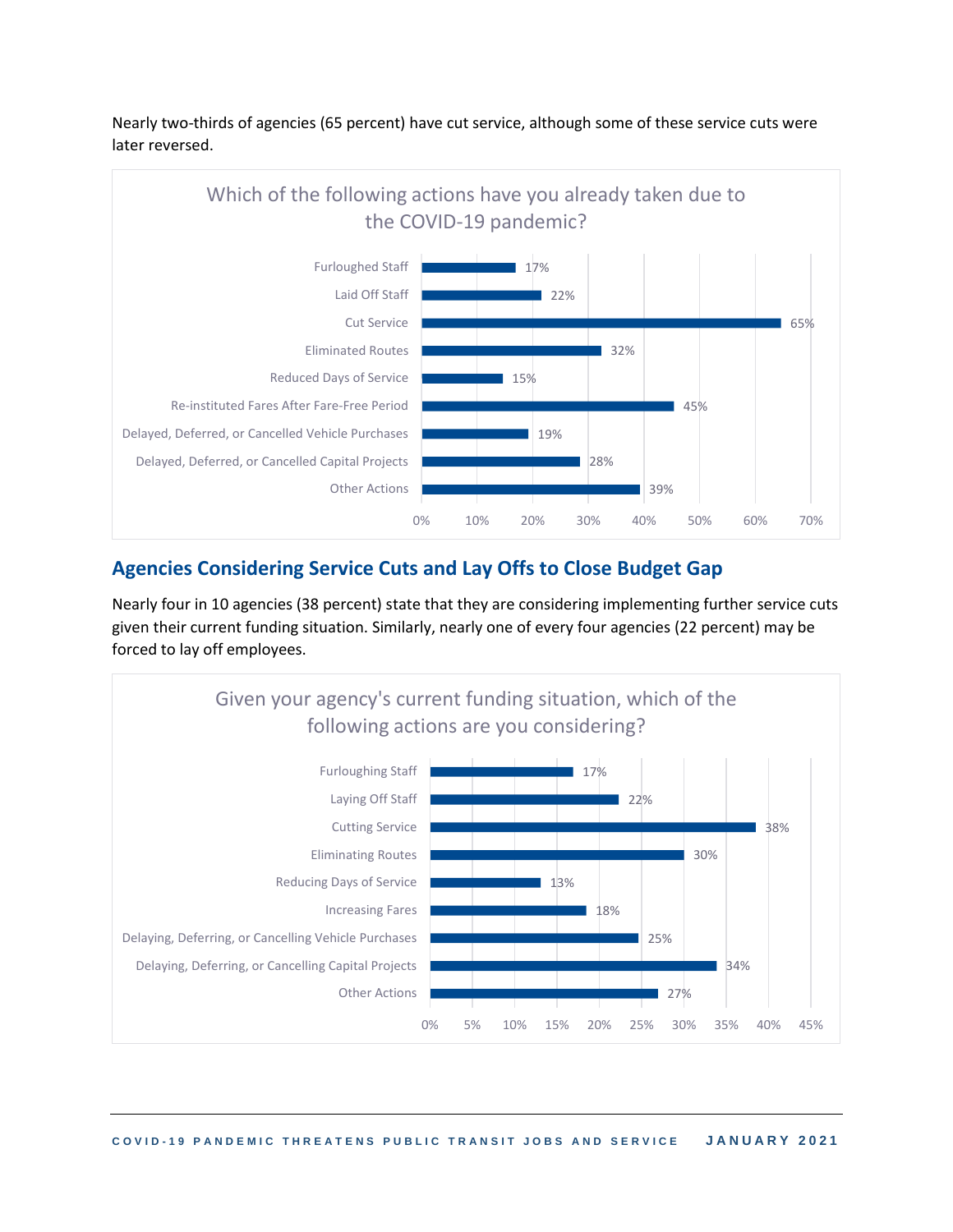## **Public Transit Agencies Still Providing Essential Services**

The emergency funding provided to date has enabled public transit agencies to continue providing essential services. More than one-half of all agencies (56 percent) are currently operating more than 75 percent of their pre-COVID-19 service levels.



### **Conclusion**

Public transit agencies face a critical funding shortfall because of the COVID-19 pandemic. If Congress and the Administration do not provide additional COVID-19 emergency transit funding, transit agencies will face increasing financial challenges, impacting service and jobs.

### **About the Survey**

This survey was conducted of APTA transit agency members in January 2021. One hundred and thirty (130) APTA transit agency members responded, with those agencies carrying more than 75 percent of U.S. transit ridership.